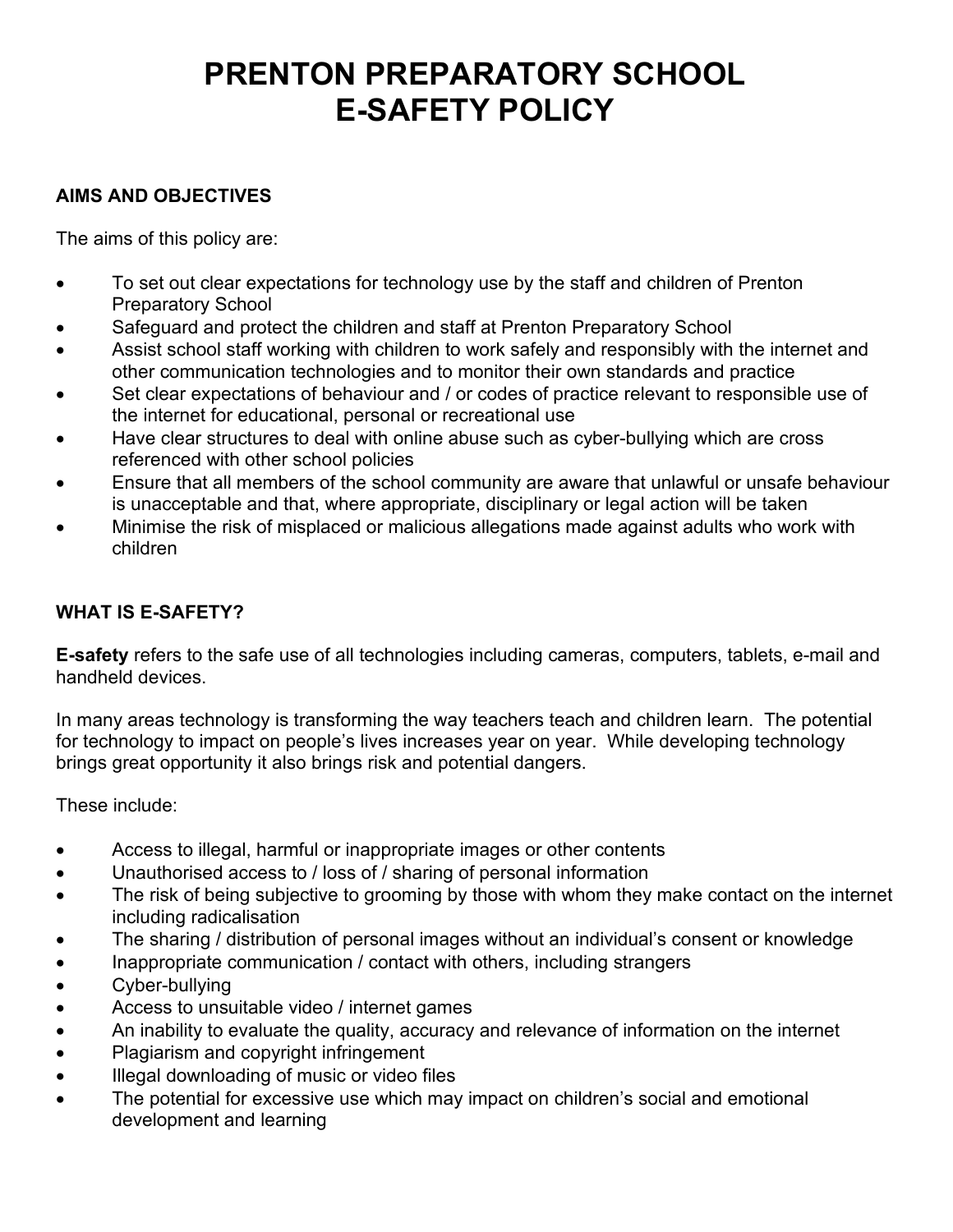## **TEACHING AND LEARNING**

At Prenton Preparatory School all childrenwill be reminded ofthefollowing:

- to STOP and THINK before they CLICK
- to develop a range of strategies to evaluate and verify information before accepting its accuracy;
- to be aware that the author of a web site / page may have a particular bias or purpose and to develop skills to recognise what that maybe;
- to know how to narrow down or refine a search;
- [for pupils in KS2] to understand how search engines work and to understand that this affects the results they see at the top of the listings;
- to understand acceptable behaviour when using an online environment / e-mail, i.e. be polite, no bad or abusive language or other inappropriate behaviour; keeping personal information private;
- to understand how photographs can be manipulated and how web content can attract the wrong sort ofattention;
- to understand that extreme views are placed online and that these can be used to radicalize individuals and to question such views and discuss them with a trusted adult;
- to understand why on-line 'friends' may not be who they say they are and to understand why they should be careful in online environments;
- to understand why they should not post or share detailed accounts of their personal lives, contact information, daily routines, location, photographs and videos and to know how to ensure they have turned on privacy settings;
- to understand why they must not post pictures or videos of others without their permission;
- to know not to download any files such as music files without permission;
- to have strategies for dealing with receipt of inappropriatematerials;
- [for pupils in KS2] to understand why and how some people will 'groom'young people for sexual reasons;
- To understand the impact of cyber-bullying, sexting and trolling and know how to seek help if they are affected by any form of online bullying.
- To know how to report any abuse including cyber-bullying; and how to seek help if they experience problems when using the internet and related technologies, i.e. a parent or carer, teacher or trusted staff member, or an organisation such asChildLine or the CLICK CEOP button.

# **ACCEPTABLE USE**

All children along with their parents will sign an e-learning Code of Conduct as part of their induction. Parents also sign to authorise the use of their child's photo on the school's website and social media. Allstaff sign an Acceptable use policy annually, they are then responsible for ensuring that all ICT technology is used in accordance with this.

#### **MONITORING**

No filtering system can guarantee 100% protection against access to unsuitable sites.The school will therefore supervise and monitor the activities of users on the school network.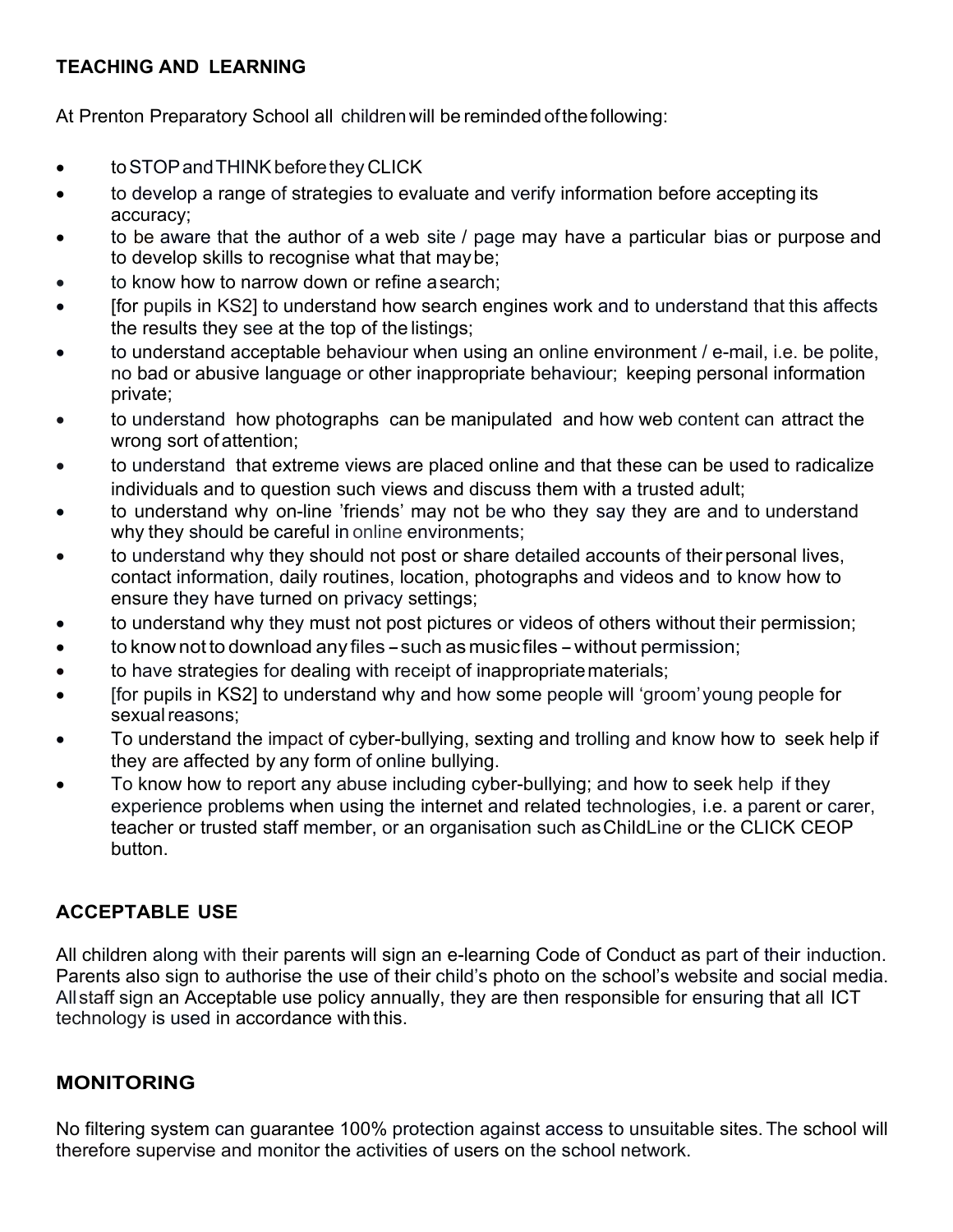# **ROLES AND RESPONSIBILITIES**

#### **Headteacher**

- To take overall responsibility for e-safety provision
- $\bullet$  To take overall responsibility for data and data security
- To beresponsible for ensuring that staff receive suitable training to carry out their e- safety roles and to train other colleagues, as relevant
- To be aware of procedures to be followed in the event of a serious e-safety incident
- To ensure there is a system in place to monitor and support staff who carry out internal e-safety procedures

#### **ICT Curriculum Co-ordinator**

- To oversee the delivery of the e-safety element of the ICT Curriculum
- To liaise with the schools ICT teachers to report to Leadership Team and proprietors to discuss current issues, review incident logs and filtering/change control logs
- To ensure that all staff are aware of the procedures that need to be followed in the event of an e-safety incident
- To ensure that an e-safety Incident Log is kept and is up to date

#### **School Secretary**

• To ensure that all data held on children on the school office systems have appropriate access controls in place

#### **Teachers**

- To embed e-safety issues in all aspects of the Curriculum and other school activities
- To supervise and guide children carefully when engaged in learning activities involving online technology including extra-curricular and extended school activities
- To ensure that children are aware of the school's anti-bullying (including cyber-bullying) strategies
- To ensure that pupils are fully aware of the research skills and legal issues relating to electronic content, i.e. copyright laws

# **All Staff**

- To read and understand and help promote Prenton Prep's e-safety policies and procedures
- To read and understand, sign and adhere to the school's Acceptable User Agreement and Confidentiality Policy
- To be aware of e-safety issues related to the use of mobile phones, cameras and hand held devices and that they monitor their use and implement current school policy with regard to these devices
- To report any suspected misuse or problem to the Headteacher
- To maintain and awareness of current e-safety issues and guidance eg through CPD
- To model safe, responsible and professional behaviours in their own use of technology
- To ensure that any digital communication with children should be on a professional level and only through school based systems, never through personal mechanisms, e.g. social media, e-mail, text, mobile phones etc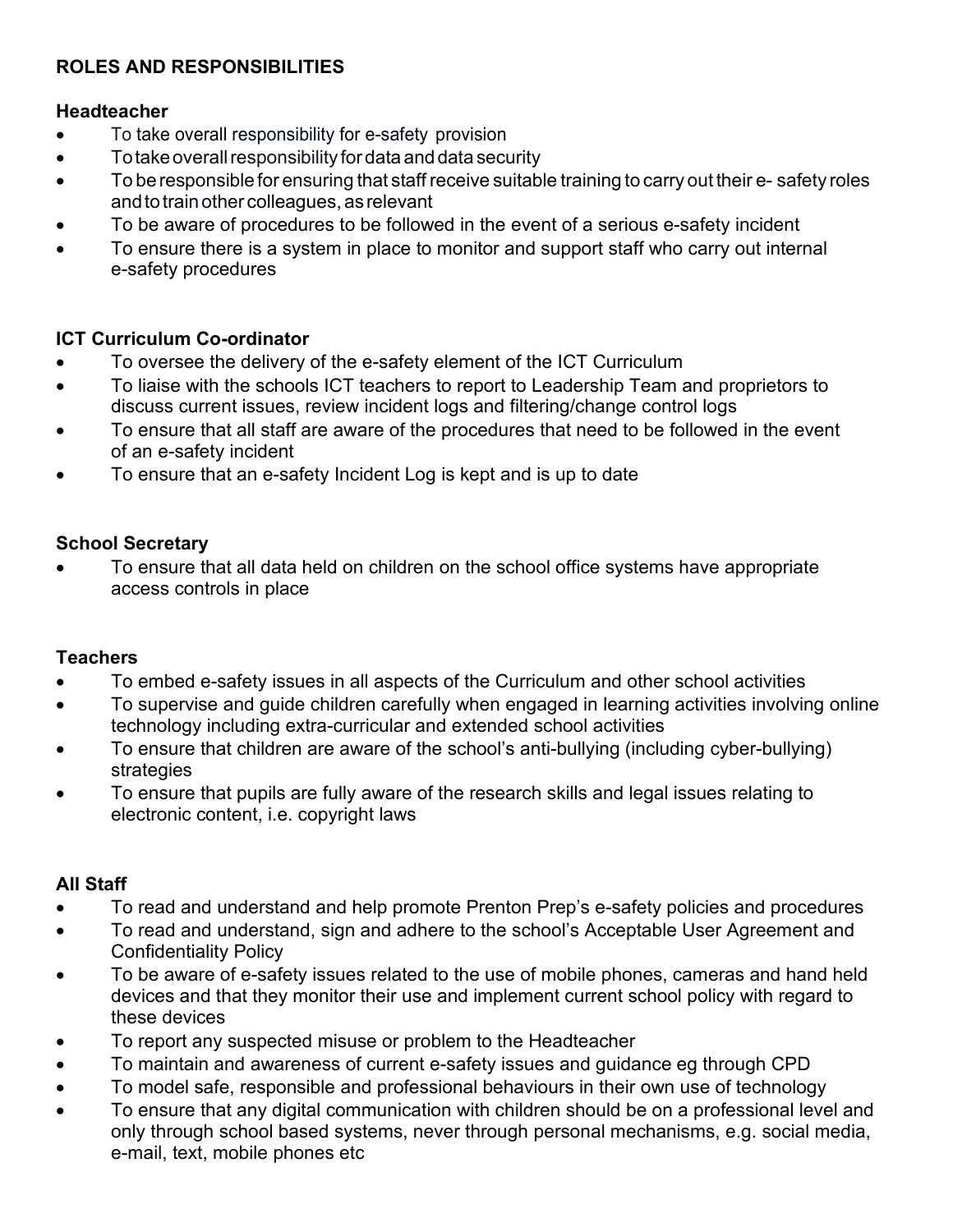#### **Parents/Carers**

- To support the school in promoting e-safety and endorse the e-learning Code of Conduct
- To inform the school of their permission for the school to use photographic and video images of their child
- To read, understand and promote the school's e-learning Code of Conduct with their children
- To refrain from making negative comments about the school on social media
- To consult with the school if they have any concerns about their children's use of technology

#### **Useful websites:**

| www.kidsmart.org.uk/beingsmart | www.respectme.org.uk/cyberbullying |
|--------------------------------|------------------------------------|
| www.childnet.int.org           | www.ant-bullyingalliance.org       |
| www.antibullying.net           | www.bbc.co.uk/schools/bullying     |
| www.chatdanger.com             | www.kidscape.org.uk                |
| www.childline.org.uk           | www.dfes.gov.uk/bullying           |

[www.thinkuknow.co.uk](http://www.thinkuknow.co.uk/) is a website promoting safe use of the Internet, providing advice on a number of issues, including cyberbullying. In some circumstances it provides the option to report abuse directly to the police via the Child Exploitation and Online Protection Centre [\(www.ceop.gov.uk\)](http://www.ceop.gov.uk/).

[www.childnet.com](http://www.childnet.com/) is an international, non-profit making organisation working to "help make the Internet a great and safe place for children". Childnet provide advice for parents and young people.

Childline helpline: 0800 1111. Counsellors are always there to listen. Last year bullying was the most common reason children called. Advice is also available on their website at [www.childline.org.uk/Explore/Bullying/Pages/Bullyinginfo.aspx.](http://www.childline.org.uk/Explore/Bullying/Pages/Bullyinginfo.aspx)

The latest resources promoted by DfE on radicalisation can be found at: <https://www.gov.uk/government/publications/the-use-of-social-media-for-online-radicalisation>

| <b>Last Reviewed:</b>                       | September 2021 |
|---------------------------------------------|----------------|
| <b>Date of Next Review:</b>                 | September 2022 |
| Member of Staff Responsible: M. T. R. Jones |                |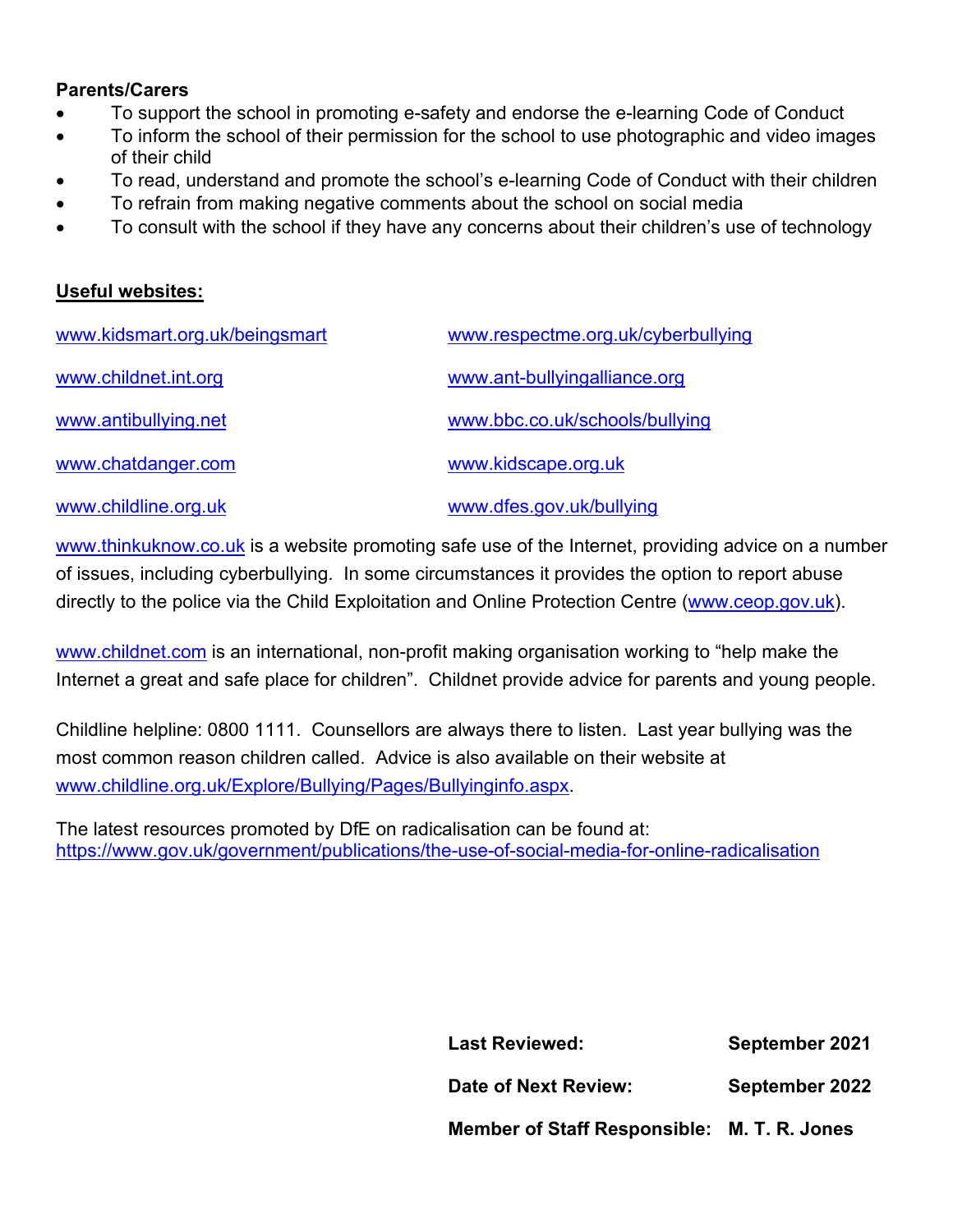# **E-LEARNING CODE OF CONDUCT**

This code of conduct applies at all times, in and out of school hours, whilst using school equipment.

Internet and e-mail will be provided for you to conduct research, communicate with others and access your personal storage space and learning resources. However, this is on the understanding you agree to the following code of conduct. Please continue to remember that it is your responsibility to be sensible in order to keep safe.

#### *Children should:-*

- Only access sites which are appropriate for use in school. This also applies outside lesson time.
- Stop and think before they click
- Be aware that your actions when using email and the internet can be seen and monitored.
- Be aware that information on the Internet may be inaccurate or biased. Try to check the information using other sources if possible before using it.
- Treat others as you would expect to be treated. Be polite. Remember that something that may seem like a joke to you could upset someone else.
- Always tell a teacher or an adult if you ever hear, read or see anything that makes you feel uncomfortable whilst using the internet and email
- Respect Copyright and trademarks. You cannot use the words and pictures that you see on an internet site without giving credit to the person who produced the information originally.
- Check with a teacher before sending email, downloading files, opening email attachments, completing questionnaires or subscription forms.

#### *Children should not:-*

- Give your name, home address, telephone number or any personal information about yourself to anyone you communicate with on the internet. Never arrange to meet strangers who approach you whilst on the computer. Anyone can pretend to be someone else. Someone pretending to be a friend may not have your best interests at heart.
- Send, access or display offensive or upsetting messages or pictures.
- Use or send bad or threatening or annoying language. This includes any language that might incite hatred against any ethnic, religious or other minority.
- Intentionally waste resources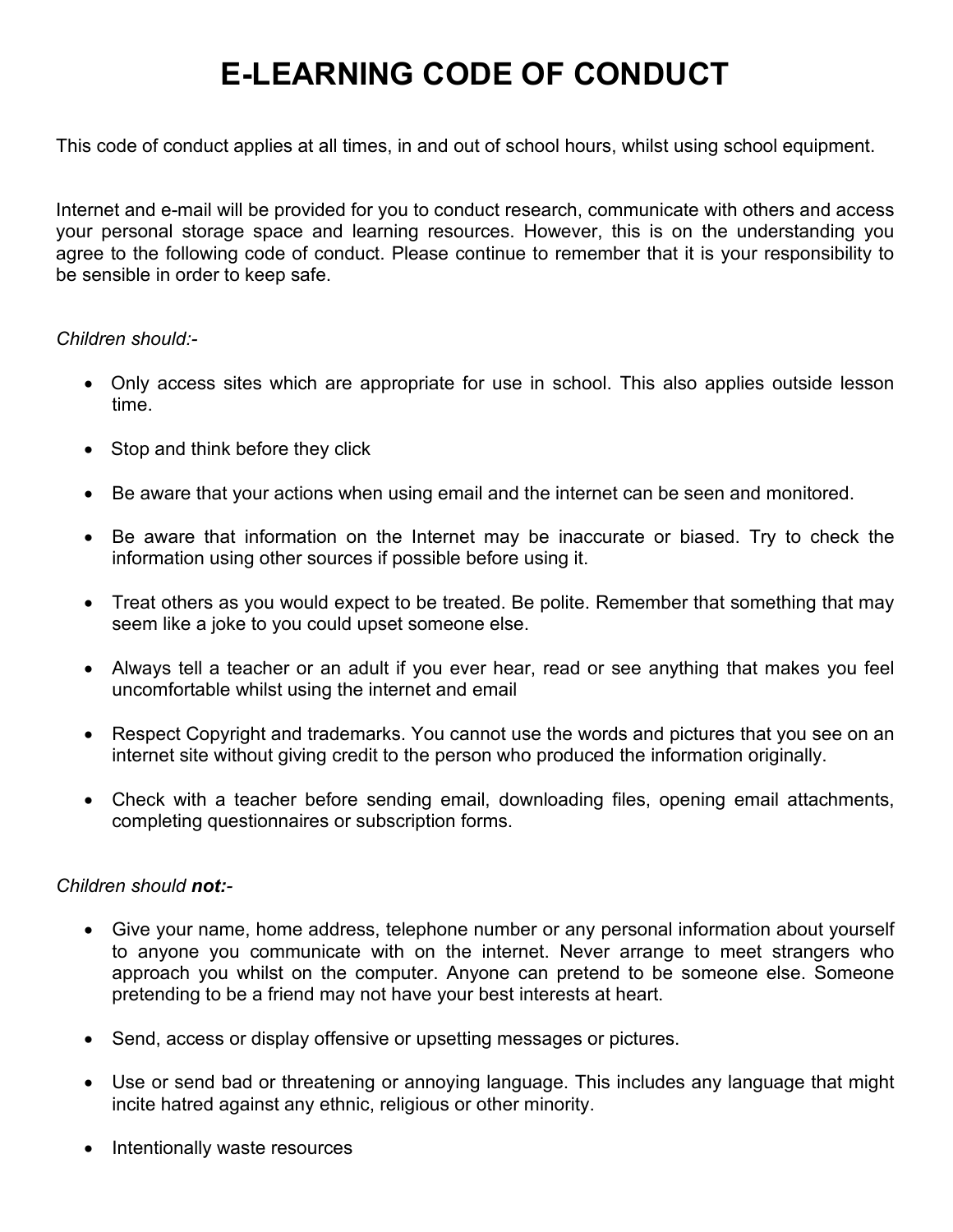**Please note** – You should always log out and close your browser when your session has finished. The school may monitor use of the internet and emails. Staff can access your files to check safe and sensible use is taking place.

If children fail to follow the code this will result in loss of access and further disciplinary action may be taken if appropriate. If applicable, external agencies may be involved as certain activities may constitute a criminal offence.

**Copyright** – The school may produce printed publications and or a school website and social media page which may include examples of pupils work and or photographs of pupils. No child's work will ever be displayed without permission and we take the issue of child safety very seriously. This includes the use of images of pupils. We ask that parents consent to the school publishing their children's works and to the taking and using of photographs and images of their children subject to strict confidentiality of personal information.